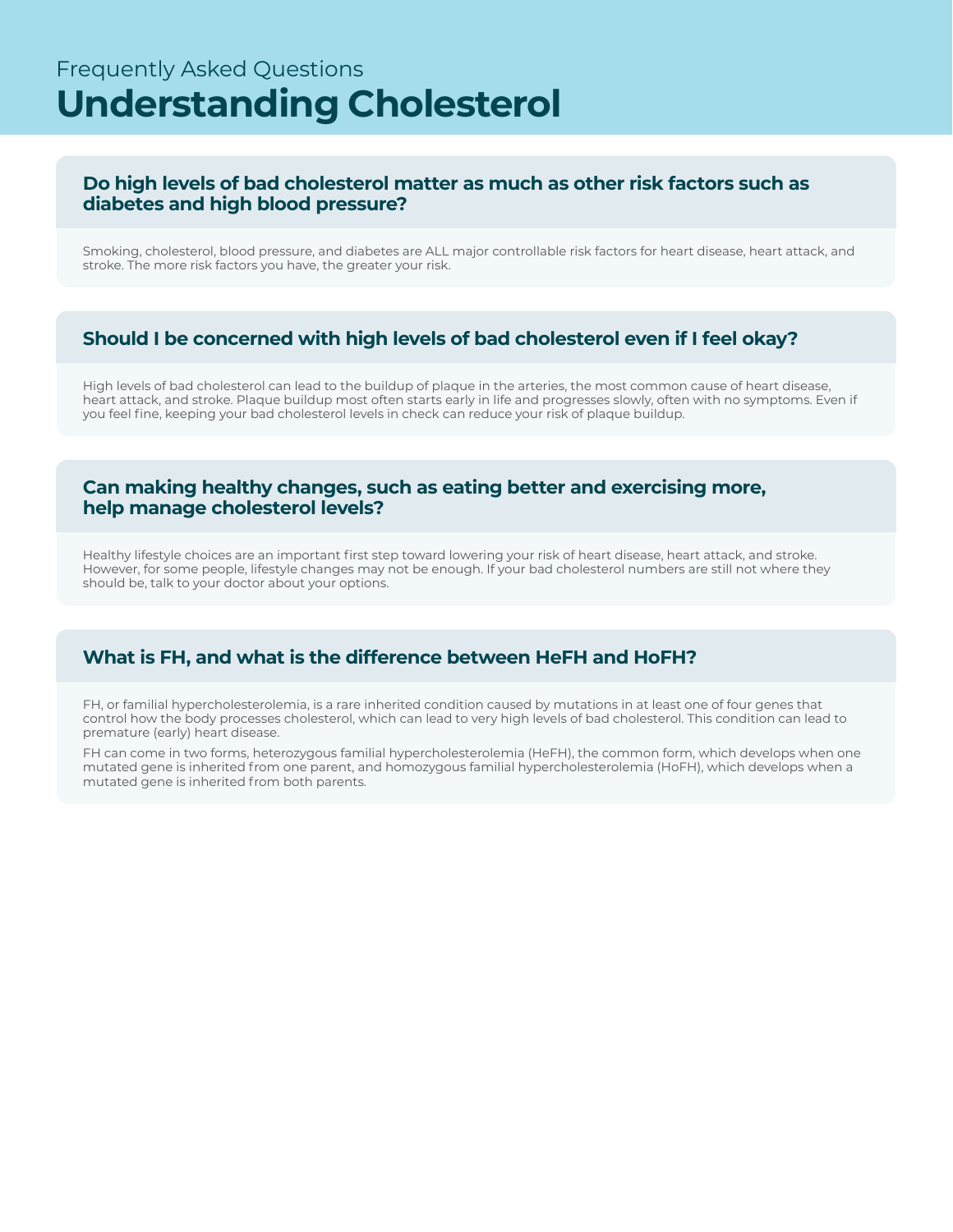### Frequently Asked Questions **About PRALUENT® (alirocumab)**

### **What is PRALUENT?**

**PRALUENT is a prescription medication used in adults with cardiovascular disease.**



PRALUENT can be used to help reduce the risk of heart attack, stroke, and certain types of chest pain conditions (unstable angina) requiring hospitalization.



PRALUENT can also be used along with diet,  $\qquad \qquad$  of LDL-C. alone or together with other cholesterol-lowering medicines in adults with high blood cholesterol levels called primary hyperlipidemia (including an inherited type of very high cholesterol called heterozygous familial hypercholesterolemia, also known as HeFH), to reduce low-density lipoprotein cholesterol (LDL-C) or bad cholesterol.



PRALUENT can be used along with other LDL-lowering treatments in adults with a type of high cholesterol called homozygous familial hypercholesterolemia, also known as HoFH, who need additional lowering

It is not known if PRALUENT is safe and effective in children.

In a large clinical study of ~19,000 patients, PRALUENT was proven to reduce the risk of having a heart attack, stroke, or unstable angina requiring hospitalization.

#### **PRALUENT has also been shown to effectively reduce bad cholesterol.**

In other clinical studies of patients with heart problems due to plaque in the arteries or with HeFH whose bad cholesterol was not at goal, adding PRALUENT significantly reduced bad cholesterol levels by an average of



From baseline when taken alone or with other cholesterol-lowering medications and a healthy diet.

#### **Is PRALUENT different from a statin?**

PRALUENT is not a statin. Statins help lower the production of bad cholesterol. PRALUENT works by blocking a protein (called PCSK9) that may contribute to high levels of bad cholesterol. Adding PRALUENT helps increase your liver's ability to clear bad cholesterol from your bloodstream.

Though they work differently, PRALUENT and statins can work together to lower your bad cholesterol when added to a healthy diet. PRALUENT can be taken with or without a statin.

### **What is PRALUENT® (alirocumab)?**

PRALUENT is an injectable prescription medicine used:

- **•** in adults with cardiovascular disease to reduce the risk of heart attack, stroke, and certain types of chest pain conditions (unstable angina) requiring hospitalization
- **•** along with diet, alone or together with other cholesterol-lowering medicines in adults with high blood cholesterol levels called primary hyperlipidemia (including a type of high cholesterol called heterozygous familial hypercholesterolemia), to reduce low-density lipoprotein cholesterol (LDL-C) or bad cholesterol
- **•** along with other LDL-lowering treatments in adults with a type of high cholesterol called homozygous familial hypercholesterolemia who need additional lowering of LDL-C.

It is not known if PRALUENT is safe and effective in children.

#### **Important Safety Information**

Do not use PRALUENT if you are allergic to alirocumab or to any of the ingredients in PRALUENT.



Please see **Full Prescribing Information** available at **PRALUENT.com**.

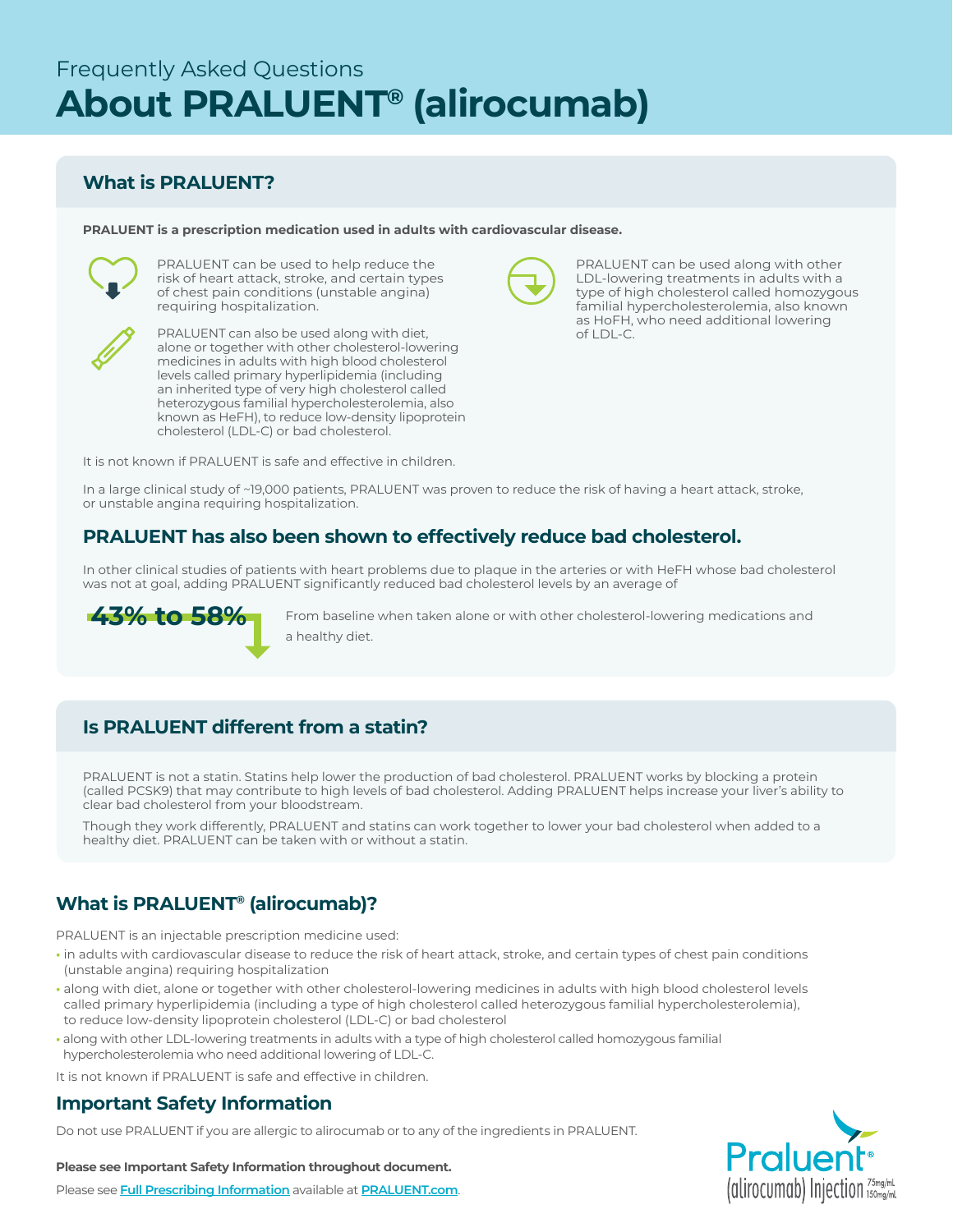# Frequently Asked Questions **PRALUENT® (alirocumab) Safety Information**

#### **What are the possible side effects of PRALUENT?**

PRALUENT can cause serious side effects, including allergic reactions that can be severe and require treatment in a hospital. Stop using and call your healthcare provider or go to the nearest hospital emergency room right away if you have any symptoms of an allergic reaction including a severe rash, redness, hives, severe itching, trouble breathing, or swelling of the face, lips, or tongue.

The most common side effects include:



Redness, itching, swelling, or pain/tenderness at the injection site Symptoms of the common cold



Flu or flu-like symptoms

Tell your doctor if you have any side effect that bothers you or that does not go away.

These are not all of the possible side effects of PRALUENT. Ask your doctor or pharmacist for more information. Call your doctor for medical advice about side effects. You may report side effects to the FDA at 1-800-FDA-1088. It is not known if PRALUENT is safe and effective in children.

#### **Can I take PRALUENT with other medications?**

PRALUENT can be used along with other lipid-lowering therapies (including statins) if needed, in order to manage your high cholesterol. Be sure to talk to your doctor about all the medicines you take before you start using PRALUENT.

#### **Can I take PRALUENT if I am pregnant or breastfeeding?**

Before you start using PRALUENT, talk to your doctor if you are pregnant, planning to become pregnant, breastfeeding, or planning to breastfeed.

It is not known if PRALUENT will harm your unborn baby. Tell your doctor if you become pregnant while taking PRALUENT. You and your doctor should decide if you will take PRALUENT or breastfeed. Do not do both without talking to your doctor first.

If you are pregnant during PRALUENT treatment, you are encouraged to call Regeneron at 1-844-734-6643 to share information about the health of you and your baby.

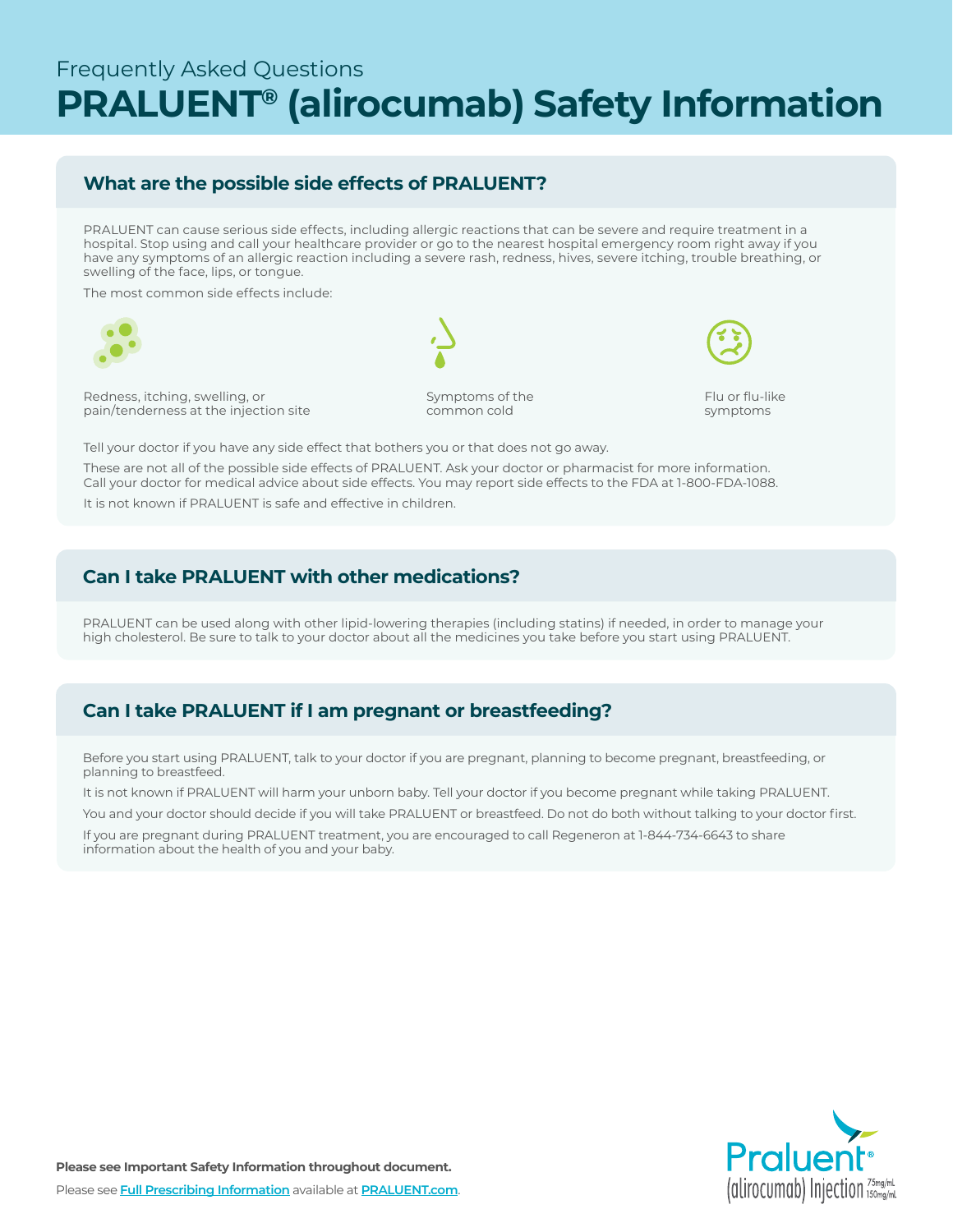# Frequently Asked Questions **Paying for PRALUENT® (alirocumab)**

#### **How much does PRALUENT cost?**

The cost of PRALUENT will depend on the type of insurance you have.

PRALUENT is covered by a majority of health plans, and covered by most Medicare Part D insurance plans.\* The MyPRALUENT® Patient Support Program can help determine what financial support may be available for you. Call **1-844-PRALUENT (1-844-772-5836)** to learn more. We are available Monday to Friday, 8:00 am to 8:00 pm EST.

Please see the questions below for more savings options.

\*Formulary data are provided by Managed Markets Insights & Technology, LLC (MMIT) and are current as of November 2020. Because formularies do change and many health plans offer more than one formulary, please check directly with the health plan to confirm coverage.

#### **Are there any savings options available?**

No matter what your insurance coverage is, there may be an option to help you with the cost of PRALUENT.



#### **If you have private (commercial) insurance:**

- **•** You may qualify for the MyPRALUENT® Copay Card and pay as little as \$25 per month for your PRALUENT treatment, subject to an annual cap of \$3,500. Terms and conditions apply†
- **•** If eligible, you can use this card for PRALUENT copay, coinsurance, and deductibles
- **•** See if you qualify for the MyPRALUENT® Copay Card. **Click here to apply** or call **1-844-PRALUENT (1-844-772-5836)**

† Eligible patients with commercial insurance not funded through a government healthcare program subject to an annual cap and other program terms and restrictions. This offer is not valid for prescriptions covered by or submitted for reimbursement under Medicaid, Medicare, VA, DOD, TRICARE, or similar federal or state programs.

### **If you are uninsured or have Medicare and meet income restrictions:**

- **•** You may qualify to receive PRALUENT at no cost through the MyPraluent® Patient Assistance Program
- **•** If eligible, you can get PRALUENT free of charge for up to 12 months
- **•** If eligible, you may submit for renewal‡
- **•** If you have Medicare Part D insurance that covers PRALUENT and you meet income restrictions, you may also qualify to receive PRALUENT at no cost through the MyPraluent® Patient Assistance Program

To find out if you're eligible, call **1-844-PRALUENT (1-844-772-5836**). You can also work with your healthcare professional to submit an electronic form, which you can download **here**.

‡ Eligible patients subject to program restrictions.

#### **If you have limited income and resources and have Medicare:**

If you're faced with limited income and resources, there's a US government–funded program that may help you pay some of your Medicare prescription drug costs for all of your prescription medicines. It's called the Extra Help Program (also referred to as Low-Income Subsidy), and it offers eligible patients the following:

- **•** Reduced Medicare Part D premiums
- **•** No cost share in the coverage gap or "donut hole"
- **•** Lower drug copays

#### **What is the Medicare "donut hole," and how could it affect me?**

Many people with Medicare Part D may not know if they have a drug plan with a coverage gap, commonly referred to as the "donut hole." This can be a problem because it puts a temporary limit on what gets covered for prescription drugs and related medications. Visit **Medicare.gov** to learn how you can prepare for the donut hole.

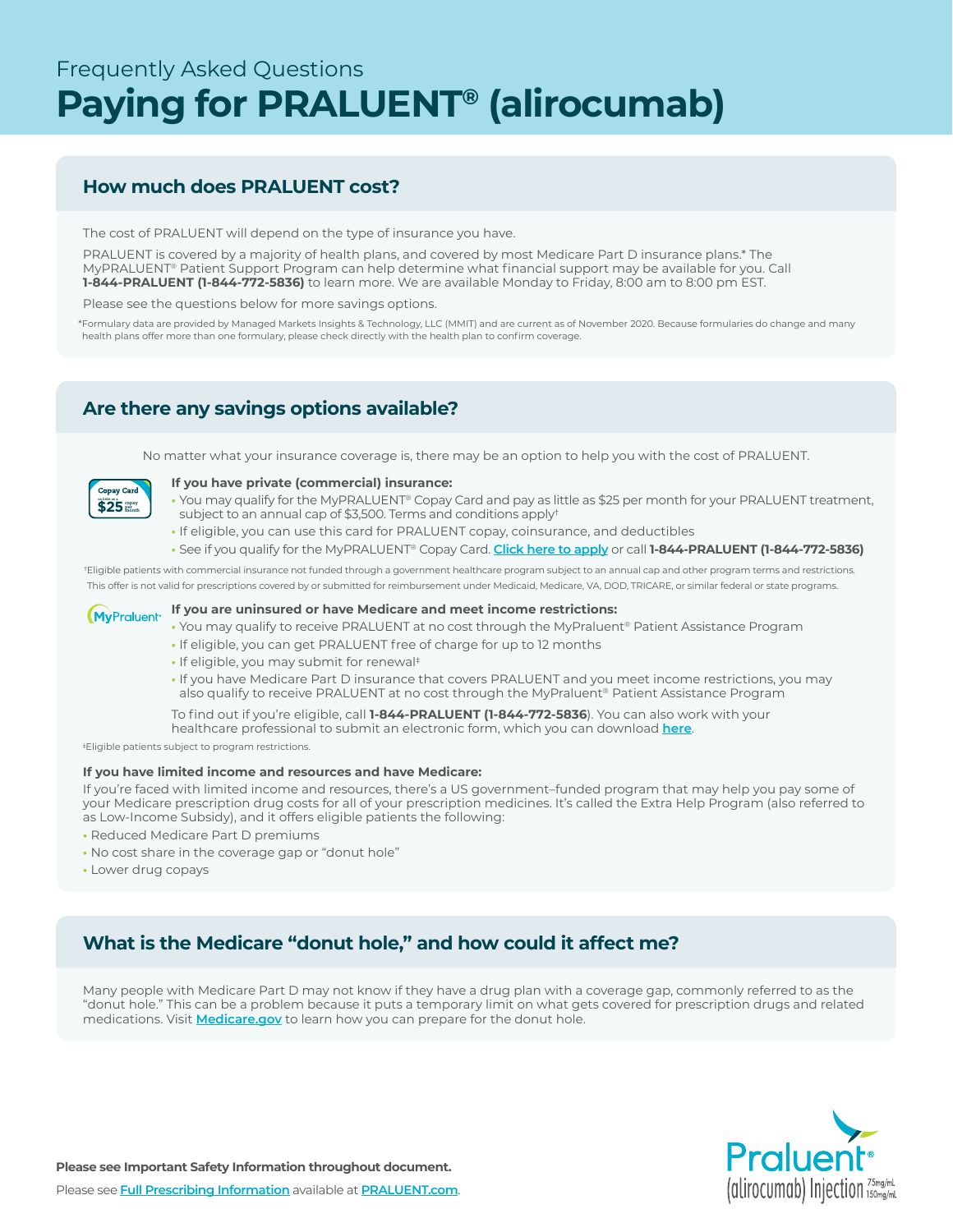# Frequently Asked Questions **Getting PRALUENT® (alirocumab)**

### **Where do I get PRALUENT?**

You may be able to pick up your PRALUENT prescription from your local retail pharmacy or a specialty pharmacy can deliver it to you.

*Note: Once you receive PRALUENT, be sure to put it in the refrigerator. After PRALUENT is removed from the refrigerator, it must be used within 30 days or thrown away.*

### **What happens if I'm not home when my prescription of PRALUENT is delivered?**

PRALUENT is shipped in a temperature-controlled container to keep it at the correct temperature during transport and delivery to your home. You do not need to sign for your delivery. However, we encourage you to be home if you can so that you can put PRALUENT into your refrigerator as soon as it arrives.

After removal from the refrigerator, if needed, patients may keep PRALUENT at room temperature up to 77°F (25°C) for a maximum of 30 days in its original carton to protect it from light. If you will not be home the day it is scheduled to be delivered, call your pharmacy. The pharmacy can reschedule the delivery for a day that works for you.

#### **How long can PRALUENT be left out without refrigeration?**

If needed, PRALUENT may be left out at room temperature (up to 77°F [25°C]) for **a maximum of 30 days**. Keep it in its original carton to protect it from light.

After PRALUENT is removed from the refrigerator, it must be used within 30 days or thrown away.

#### **Important Safety Information**

Before you start using PRALUENT, tell your healthcare provider about all of your medical conditions, including allergies, and if you are pregnant or plan to become pregnant or if you are breastfeeding or plan to breastfeed.

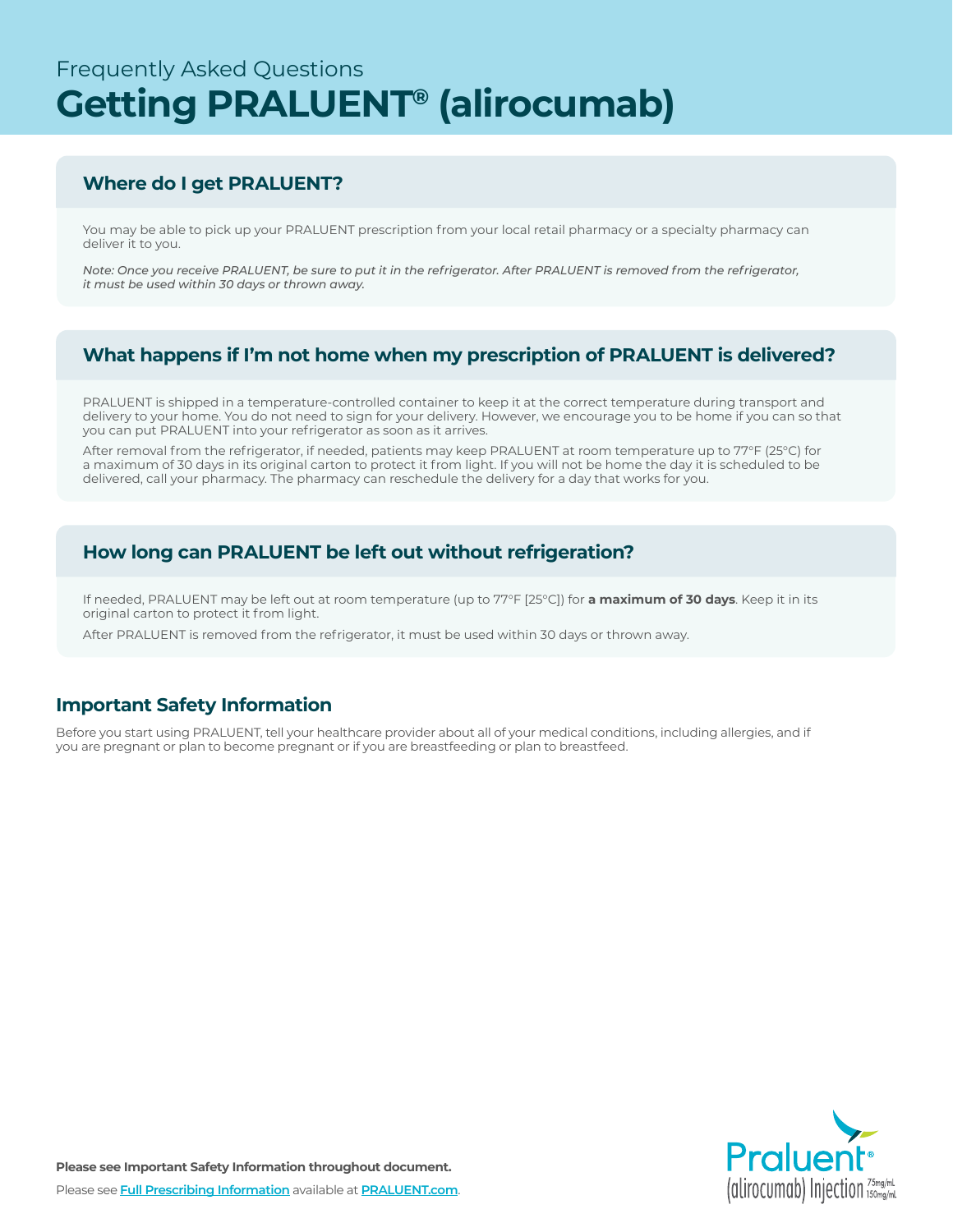## Frequently Asked Questions **Taking PRALUENT® (alirocumab)**

### **How do I take PRALUENT?**

For more information on how to use PRALUENT, click **here**. You can also click below for the **Instructions for Use**.



#### **Learn how to inject at home**

- **•** Do not try to inject PRALUENT until you have been shown how to do so by your doctor or nurse. If your doctor decides that you or your caregiver can give the injections of PRALUENT, he or she should give you training on the right way to do it
- **•** Use PRALUENT exactly as your doctor tells you to use it. Your doctor will prescribe the dose that is best for you
- **•** For a refresher on how to inject, check out our **How to use PRALUENT page**, or watch the instructional video at **https://www.praluent.com/how-to-use-praluent/#inject**. You can also download the detailed "Instructions for Use" (**75 mg** or **150 mg**) to use as a guide



#### **Follow your dosing schedule**

- **•** Depending on your dose, you will inject PRALUENT under your skin every 2 weeks or 4 weeks (monthly)
- **•** If your doctor prescribes you the monthly dose, you will give yourself 2 separate injections in a row. Use a different pen for each injection, and inject in 2 different spots on your body to avoid irritation
- **•** If you are taking other injectable medicines along with PRALUENT, do not inject PRALUENT in the same spot that you inject those other medicines
- **•** Before each injection, check the label of your pen to make sure you have the correct medicine and the correct dose of PRALUENT
- **•** See the next page if you miss a dose

#### **Know what to do if you take too much PRALUENT**

**•** If you use more PRALUENT than you should, talk to your doctor or pharmacist

**IMPORTANT:** Do not stop using PRALUENT without talking with your doctor. If you stop using PRALUENT, your cholesterol levels can increase.

#### **What are the different doses for PRALUENT?**

PRALUENT is available in 2 different dosing strengths, including 75 mg or 150 mg injected under the skin (subcutaneously). Dosing options include 75 mg or 150 mg every 2 weeks or 300 mg every 4 weeks (monthly) depending on your diagnosis and how PRALUENT was prescribed by your healthcare provider.

#### **How often do I need to take PRALUENT?**

Your doctor will instruct you to inject PRALUENT under your skin every 2 weeks or 4 weeks (monthly). **Learn more about taking PRALUENT here**.

**Taking PRALUENT** continues on next page -

#### **Important Safety Information (cont'd)**

Tell your healthcare provider or pharmacist about any medicines you take, including prescription and over-the-counter medicines, vitamins or herbal supplements.

PRALUENT can cause serious side effects, including allergic reactions that can be severe and require treatment in a hospital. Stop using PRALUENT and call your healthcare provider or go to the nearest hospital emergency room right away if you have any symptoms of an allergic reaction including a severe rash, redness, hives, severe itching, trouble breathing or swelling of the face, lips, throat, or tongue.



**Please see Important Safety Information throughout document.**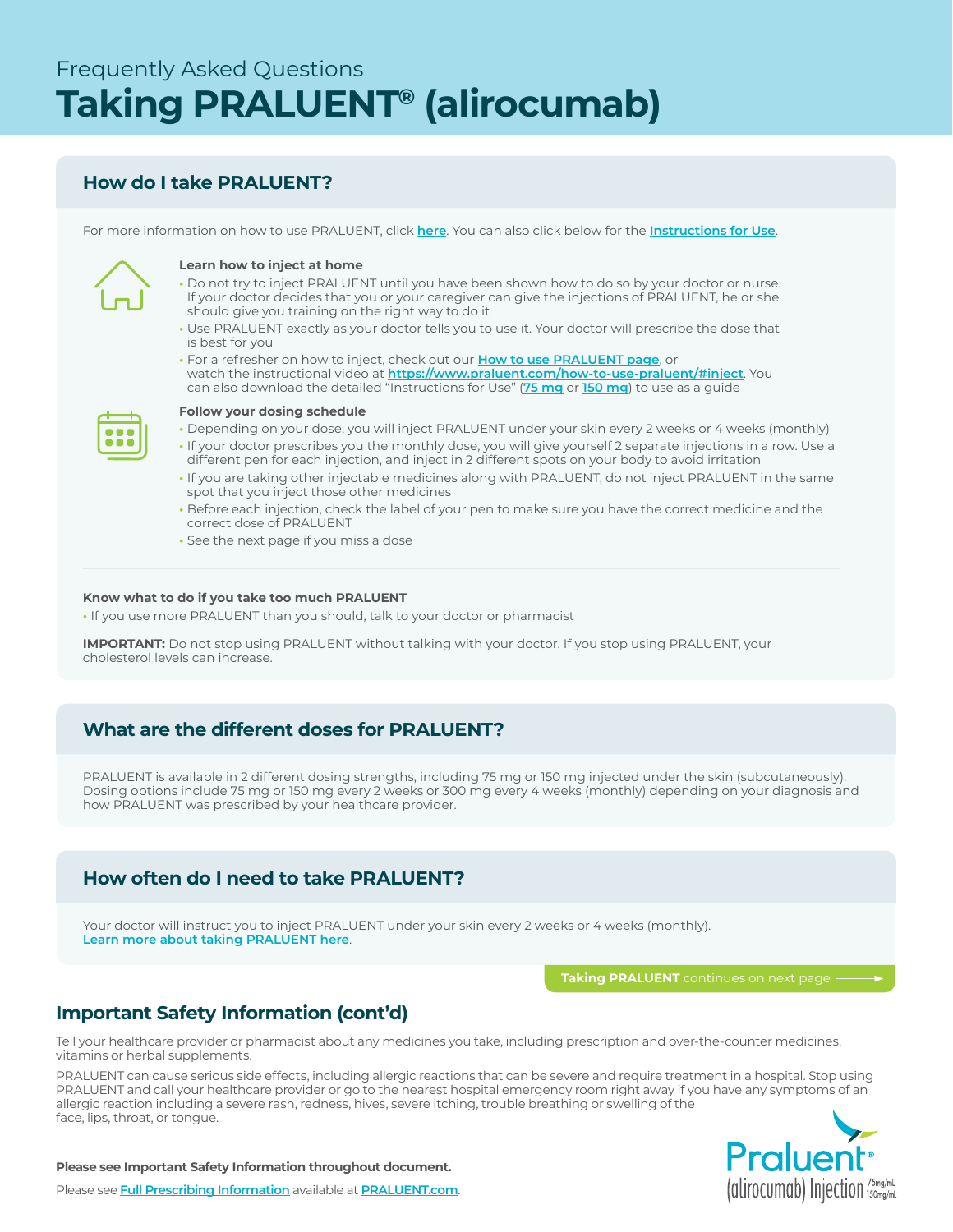# Frequently Asked Questions **Taking PRALUENT® (alirocumab)** (continued)

#### **I forgot to take a dose. What should I do?**

| If you miss an every-2-weeks |  |
|------------------------------|--|
| dose at your regular time    |  |

Inject PRALUENT as soon as possible within 7 days of the missed dose. You may then resume your regular schedule. If you do not administer the dose within 7 days of your scheduled date, wait until the next dose on the original schedule.

Inject as soon as possible within 7 days of the missed dose. You may then resume your original schedule. If you do not administer the missed dose within 7 days, inject the dose immediately and start a new schedule based on the new date.

**If you miss an every-4-weeks dose**

If you are not sure when to restart PRALUENT, ask your doctor or pharmacist.

#### **What should I do if the needle is bent or the pen is damaged?**

If your PRALUENT needle or pen is bent or damaged in any way, do not use or try to fix it. You can call **1-844-PRALUENT (1-844-772-5836)** to report a product complaint. If you are having difficulty using your pen, please call your doctor.

### **Can I reuse the pen?**

No. You must NOT reuse your PRALUENT pen. Once you have used the pen, throw it away in a sharps disposal container.

### **Important Safety Information (cont'd)**

The most common side effects of PRALUENT include: redness, itching, swelling, or pain/tenderness at the injection site, symptoms of the common cold, and flu or flu-like symptoms. Tell your healthcare provider if you have any side effect that bothers you or that does not go away.

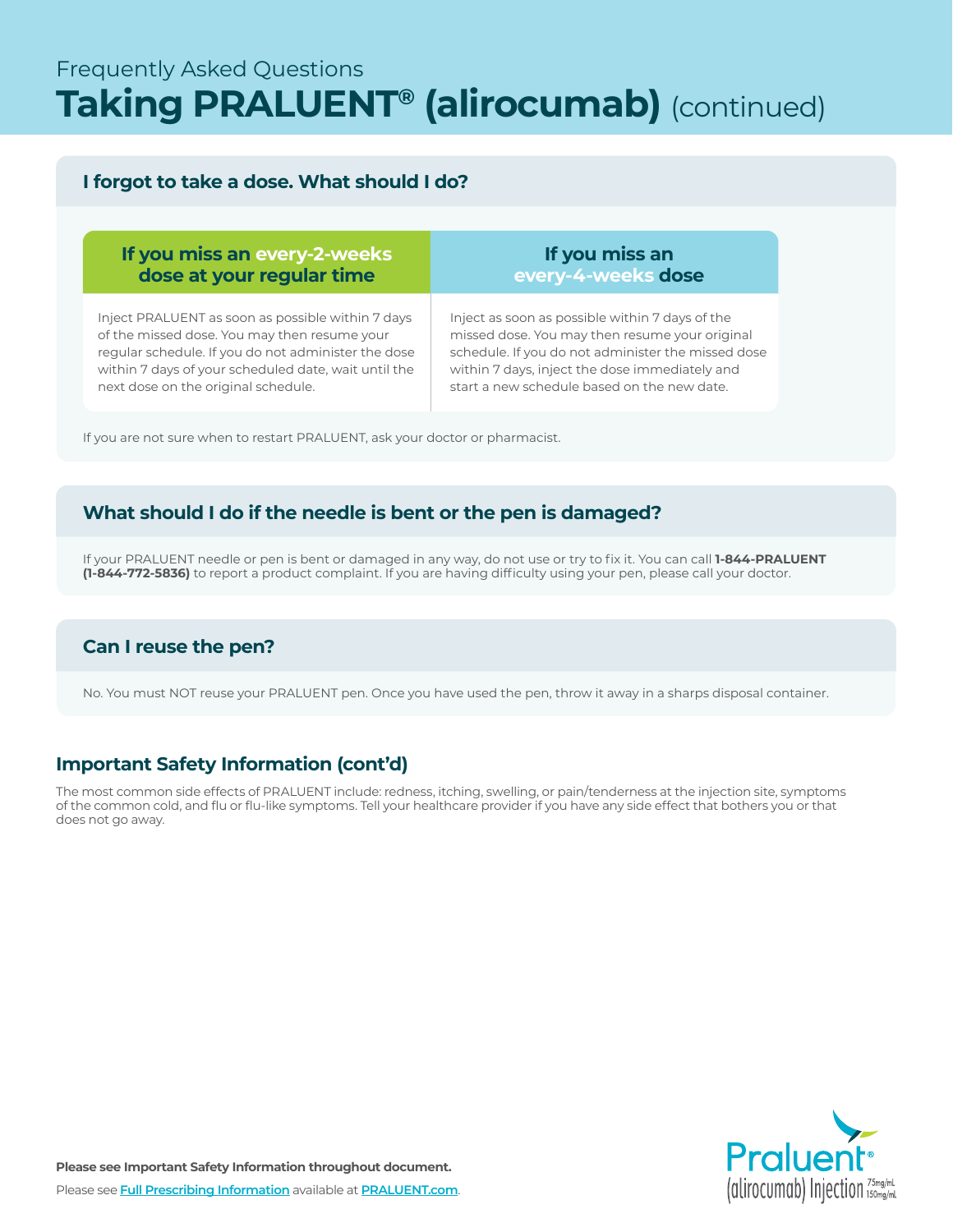# Frequently Asked Questions **Storing PRALUENT® (alirocumab)**

### **How should I store PRALUENT?**

- **•** Keep PRALUENT refrigerated at 36°F–46°F (2°C–8°C) in the outer carton in order to protect it from light until you are ready to use it
- **• DO NOT** freeze PRALUENT
- **• DO NOT** expose PRALUENT to extreme heat
- **• DO NOT** shake PRALUENT
- **•** Take your PRALUENT pen out of the refrigerator 30–40 minutes before you use it so that it can warm up
- **• DO NOT heat the pen to warm it up**
- **•** If needed, PRALUENT may be kept at room temperature (up to 77°F [25°C]) **for a maximum of 30 days**. Keep it in its original carton to protect it from light
- **• DO NOT** store PRALUENT above 77°F (25°C)
- **•** After PRALUENT is removed from the refrigerator, it must be used within 30 days or thrown away
- **•** Keep PRALUENT and all medicines out of the reach of children

#### **Can I still use PRALUENT if it has been out of the refrigerator for longer than 30 days?**

No. **DO NOT** use any PRALUENT pens that have been left out of the refrigerator for more than 30 days. Keep PRALUENT and all medicines out of the reach of children.

#### **Can I travel on a plane with my PRALUENT?**

Check with your airline before you travel with PRALUENT. They can tell you if you may carry PRALUENT onto the airplane.

If you are allowed, keep PRALUENT in your carry-on. The temperature in the checked luggage area can sometimes be too hot or too cold.

Be sure to bring your PRALUENT medical documentation to show to airport security. Let the screener know if you have your medicine or a sharps disposal container in your carry-on.

#### **Important Safety Information (cont'd)**

Talk to your doctor about the right way to prepare and give yourself a PRALUENT injection and follow the "Instructions for Use" that comes with PRALUENT.